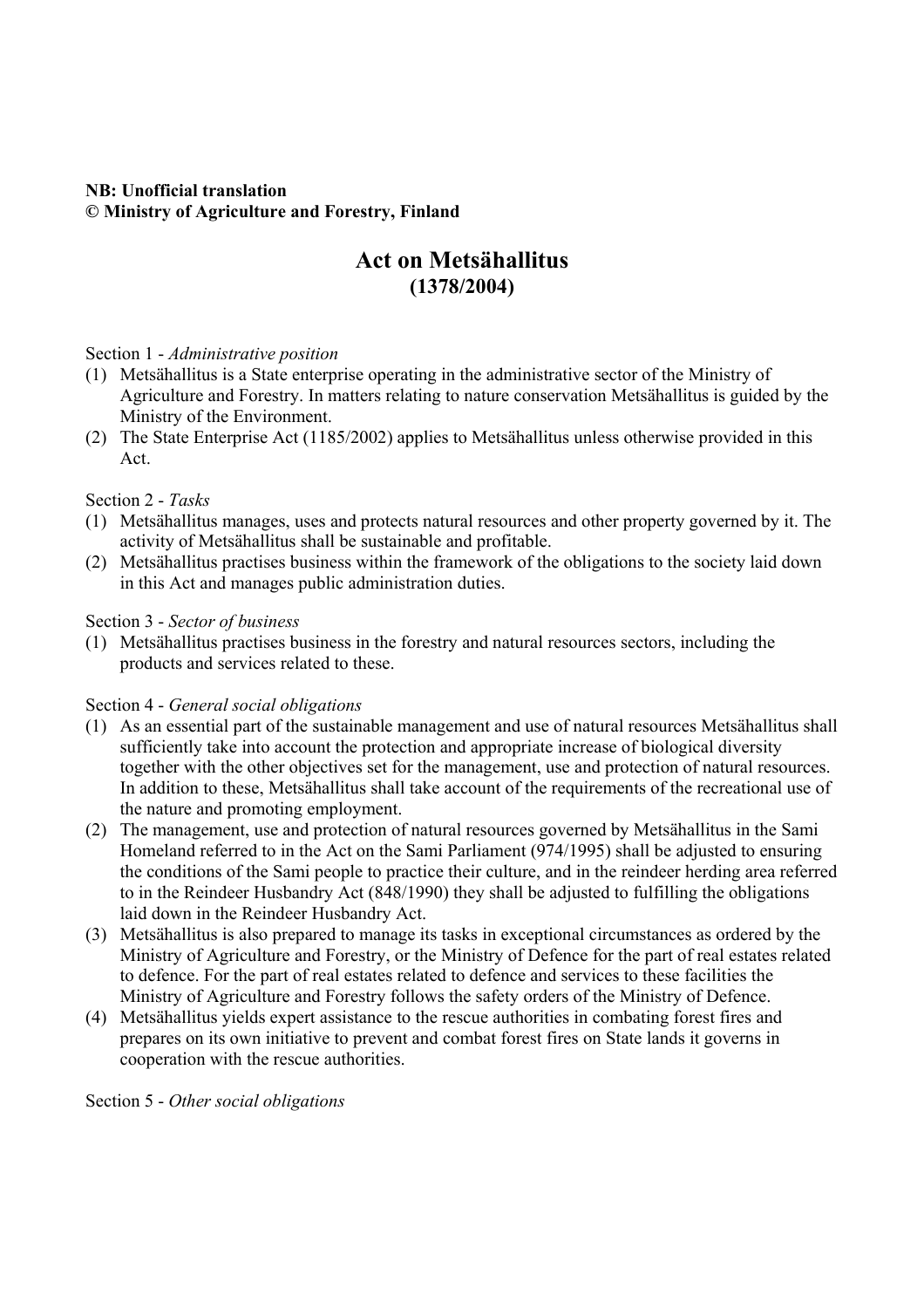(1) The land use needs of research, teaching, the Defence Forces and Frontier Guard are taken into account in the activity of Metsähallitus.

## Section 6 - *Public administration duties*

- (1) The public administration duties of Metsähallitus are
	- 1) nature conservation duties laid down in the Nature Conservation Act (1096/1996) and in acts concerning nature conservation areas established by virtue of the Nature Conservation Act (1096/10996 or 71/1923) as well as the acquisition of nature conservation areas;
	- 2) duties laid down in the Wilderness Act (62/1991), Fishing Act (286/1982), Skolt Act (253/1995), Off-Road Traffic Act (670/1991), Hunting Act (615/1993), Act on Right to Public Waters (204/1966), Rescue Act (468/2003), Reindeer Husbandry Act, Act on the Financing of Reindeer Husbandry and Natural Economy Industries (45/2000) and Outdoor Recreation Act (606/1973);
	- 3) production of nature, hiking and camping services;
	- 4) implementation of game husbandry and fishery projects;
	- 5) control of fishing and hunting;
	- 6) duties relating to the acquisition and security storage of forest tree seeds; and
	- 7) duties laid down in the Waters Act (264/1961) and other tasks relating to log floating.

# Section 7 - *Financing of public administration duties*

(1) The management of the public administration duties of Metsähallitus are financed by means of an appropriation allocated separately in the State budget.

## Section 8 - *Organisation of public administration duties*

- (1) Metsähallitus has a separate Unit for Public Administration Duties, headed by the Director for Natural Heritage Services, which manages the public administration duties referred to in section 6 above. Provisions on the appointment of the Director for Natural Heritage Services are laid down by Government Decree.
- (2) The Director for Natural Heritage Services manages the tasks relating to the public administration duties which under section 10 of this Act do not belong to the Board of Directors or the Managing Director. The Director for Natural Heritage Services approves and signs the separate final accounts referred to in section 13(1), in addition to Board of Directors.
- (3) Public administration duties relating to hunting and fishing (game and fisheries) which under subsection 2 do not belong to the Board of Directors or the Managing Director are carried out by the Game and Fisheries Manager in the Unit for Public Administration Duties. Provisions on the appointment of the Game and Fisheries Manager are laid down by Government Decree.

## Section 9 - *Power of decision in public administration duties*

- (1) The Director for Natural Heritage Services decides administrative issues relating to public administration duties referred to in section 6 and public authority issues concerning the Unit for Public Administration Duties except for licences relating to fishing and hunting, which are decided by the Game and Fisheries Manager.
- (2) Regional quotas may be set for licences or decisions referred to in section 4 of the Off-Road Traffic Act, section 5 of the Fishing Act and section 6 of the Hunting Act concerning the use of land governed by Metsähallitus for purposes referred to in the said acts.
- (3) Within the quotas referred to in subsection 2 above, the Director for Natural Heritage Services may delegate the making of an individual decision referred to in section 4 of the Off-Road Traffic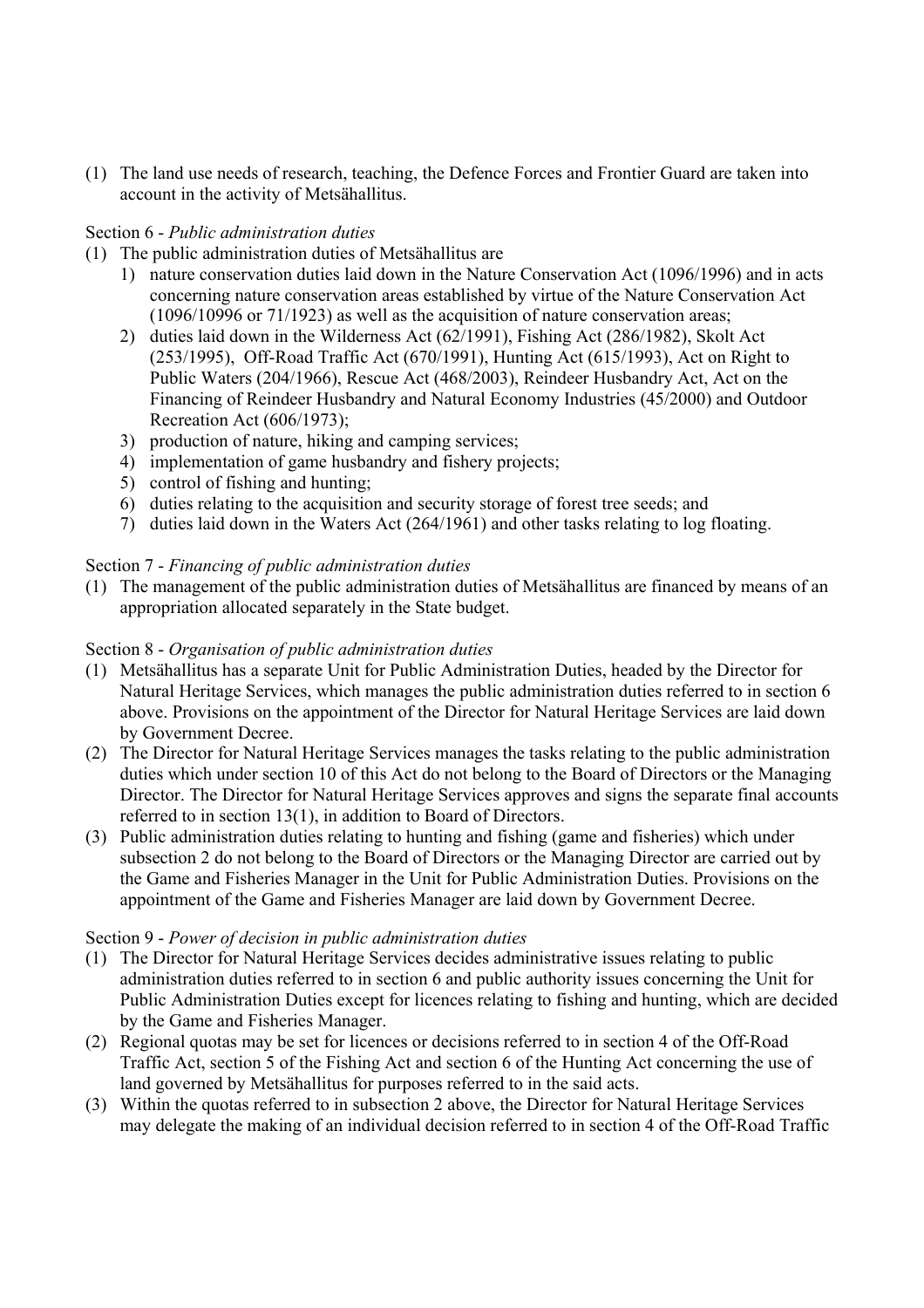Act and the Game and Fisheries Director a decision referred to in section 5 of the Fishing Act or section 6 of the Hunting Act to an official of Metsähallitus or a person employed by Metsähallitus or a corporation outside Metsähallitus who on the basis of independence, reliability, expertise and other factors to be taken into account in assessing the matter may be considered suitable to carry out this task. In such cases the provisions laid down in the Administrative Procedure Act 434/2003), Act on the Openness of Government Activities (621/1999), Language Act (423/2003) and Sami Language Act (1086/2003) as well as provisions on civil servant liability under criminal law laid down in the Penal Code (39/1889) apply to the activity of Metsähallitus or other corporation granting the licences.

- (4) An individual licence concerning matters referred to in subsection 3 above may also be issued by machine or the decision may be made without presentation.
- (5) Except for the issue of regulations for a nature conservation or hiking areas and setting of quotas referred to in subsection 2, the Director for Natural Heritage Services and Game and Fisheries Manager, after hearing the Director for Natural Heritage Services, may delegate the power of decision which under this section belongs to them to another official in the Unit for Public Administration Duties.
- (6) Service of a decision on the setting of regional quotas shall be effected as service by public notice as provided in the Administrative Procedure Act.

## Section10 - *Steering and supervision of public administration duties*

- (1) By derogation from the provisions laid down in section 8 of the State Enterprise Act, the Ministry of Agriculture and Forestry and Ministry of the Environment steer and supervise the management of public administration duties for the part of their own sectors as provided separately on the steering and supervision of the activity of agencies and institutes.
- (2) Under the steering and supervision by the ministries referred to in subsection 1 above the Board of Directors of Metsähallitus:
	- 1) takes care of the general steering and supervision of the management of public administration duties;
	- 2) ensures that the duties are managed in accordance with the decisions of the Parliament and other authorities and that the accounting and control of finances are appropriately organised; and
	- 3) after receiving a proposal from the Unit for Public Administration Duties decides issues provided in section 10(2)(1, 2 and 7) of the State Enterprise Act.
- (3) Under the steering and supervision of the ministries referred to in subsection 1 above and the Government, the Managing Director of Metsähallitus is responsible for general steering and development of the public administration duties of Metsähallitus and ensures, for his or her own part, that the separate accounting referred to in section 13(1) of the State Enterprise Act conforms with the law and that the management of finances concerning the public administration duties is organised in a reliable way.

## Section 11 - *Supervision of hunting and fishing*

(1) Provisions on the supervision of hunting and fishing are laid down by a separate act.

## Section 12 - *Responsibility in the management of public administration duties*

(1) The provisions laid down separately on the compensation for damages caused under official accountability apply to the compensation of damage caused in the management of public administration duties of Metsähallitus.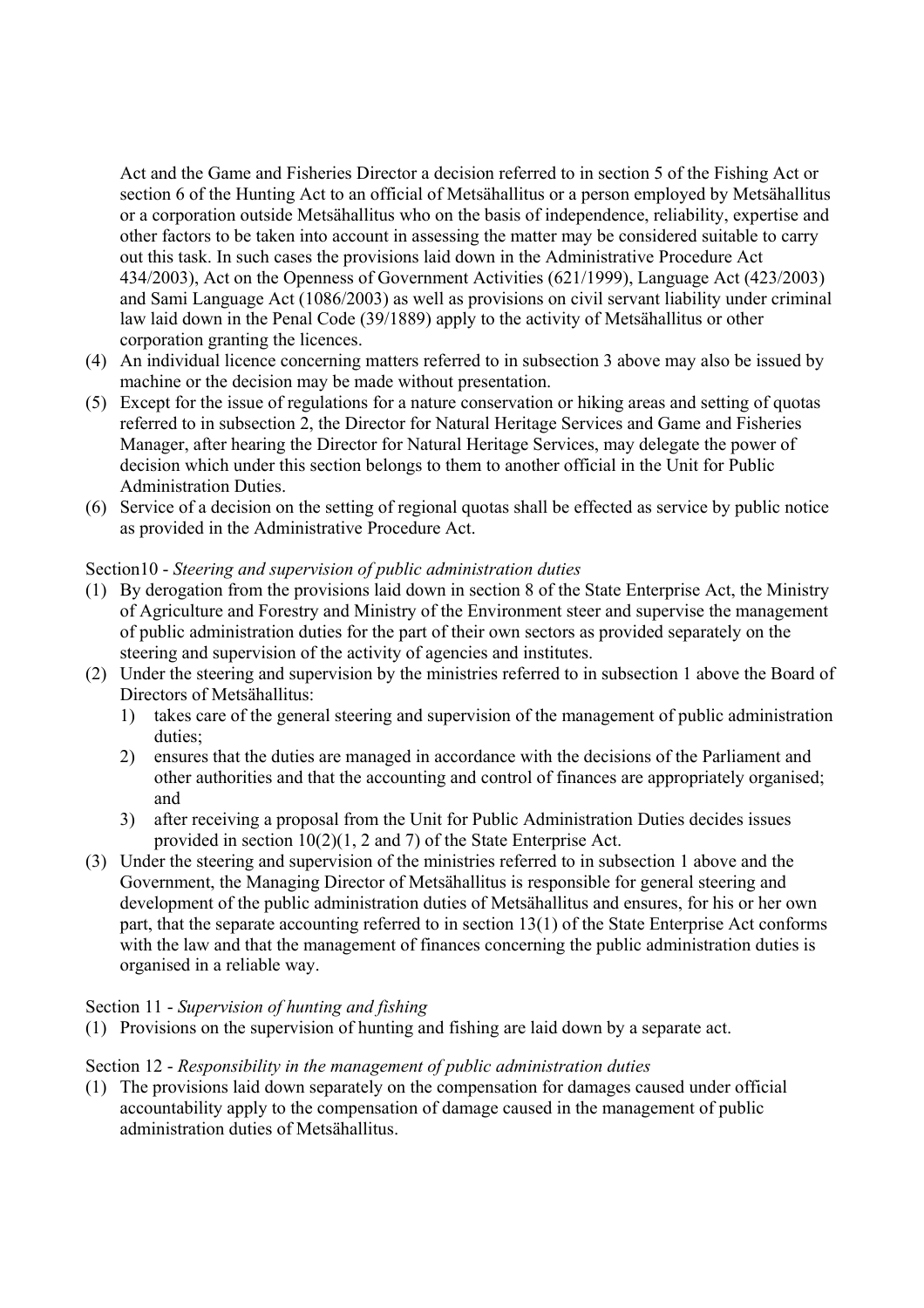# Section 13 - *Appeal*

- (1) A decision by Metsähallitus by virtue of the Nature Conservation Act may be appealed to the competent Administrative Court as provided in the Nature Conservation Act.
- (2) A decision concerning quotas referred to in section 9(2) above may be appealed to the competent Administrative Court as provided in the Administrative Judicial Procedure Act (586/1996).
- (3) Rectification of an individual decision referred to in section 9(3) above may be claimed from Metsähallitus. The claim for rectification shall be filed within 30 days from the date of notification of the decision. A decision concerning a claim for rectification of Metsähallitus may be appealed to the competent Administrative Court as provided in the Administrative Judicial Procedure Act.
- (4) A decision concerning quotas referred to in section 9(2) above and a decision of Metsähallitus on individual permit referred to in section 9(3) may be enforced despite the appeal. The appellate authority may, however, prohibit the enforcement of the decision.
- (5) Other decision of Metsähallitus referred to in this Act may be appealed to the Appeals Board for Rural Industries as provided in the Administrative Judicial Procedure Act.

# Section 14 - *Property of public administration duties*

(1) For the public administration duties the Metsähallitus administrates conservation areas and wilderness areas, other areas allocated or acquired for conservation purposes and other property necessary for the management of the public administration duties. The property of public administration duties is included in the other own capital of Metsähallitus.

## Section 15 - *Pricing*

- (1) The products and services of the business activity of Metsähallitus are priced according to the commercial principles.
- (2) By derogation from subsection 1 above:
	- 1) Residents of the towns of Kemi, Rovaniemi and Tornio have the right to hunt on lands indicated by Metsähallitus subject to a fee which corresponds to the own cost value if this is lower than the commercial price; and
	- 2) local residents have the right to use area administrated by Metsähallitus in their home region for off-road traffic referred to in the Off-Road Traffic Act free of charge.
- (3) The provisions laid down in the Act on Criteria for Charges Payable to the State (150/1992) apply to the determination of the prices for products and services related to the public administration duties of Metsähallitus. The provisions laid down in section 11b of the Act on Criteria for Charges Payable to the State apply to the appeal concerning the payment for a product or service related to a public administration duty.

## Section 16 - *Decision-making concerning real estate assets*

(1) By derogation from provisions laid down in section 14(2) of the State Enterprise Act concerning the Government's power of decision upon transfer of real estate assets to a State enterprise or from a State enterprise to the State's budget economy, a decision on the transfer of a single real estate asset or real estate assets as a whole whose total value does not exceed five million euros to Metsähallitus is made by the Ministry of Agriculture and Forestry or, if the real estate assets to be transferred are related to nature conservation, by the Ministry of the Environment. The transfer is entered as addition to or deduction from the other own capital of the State enterprise or as issued subject to loan terms.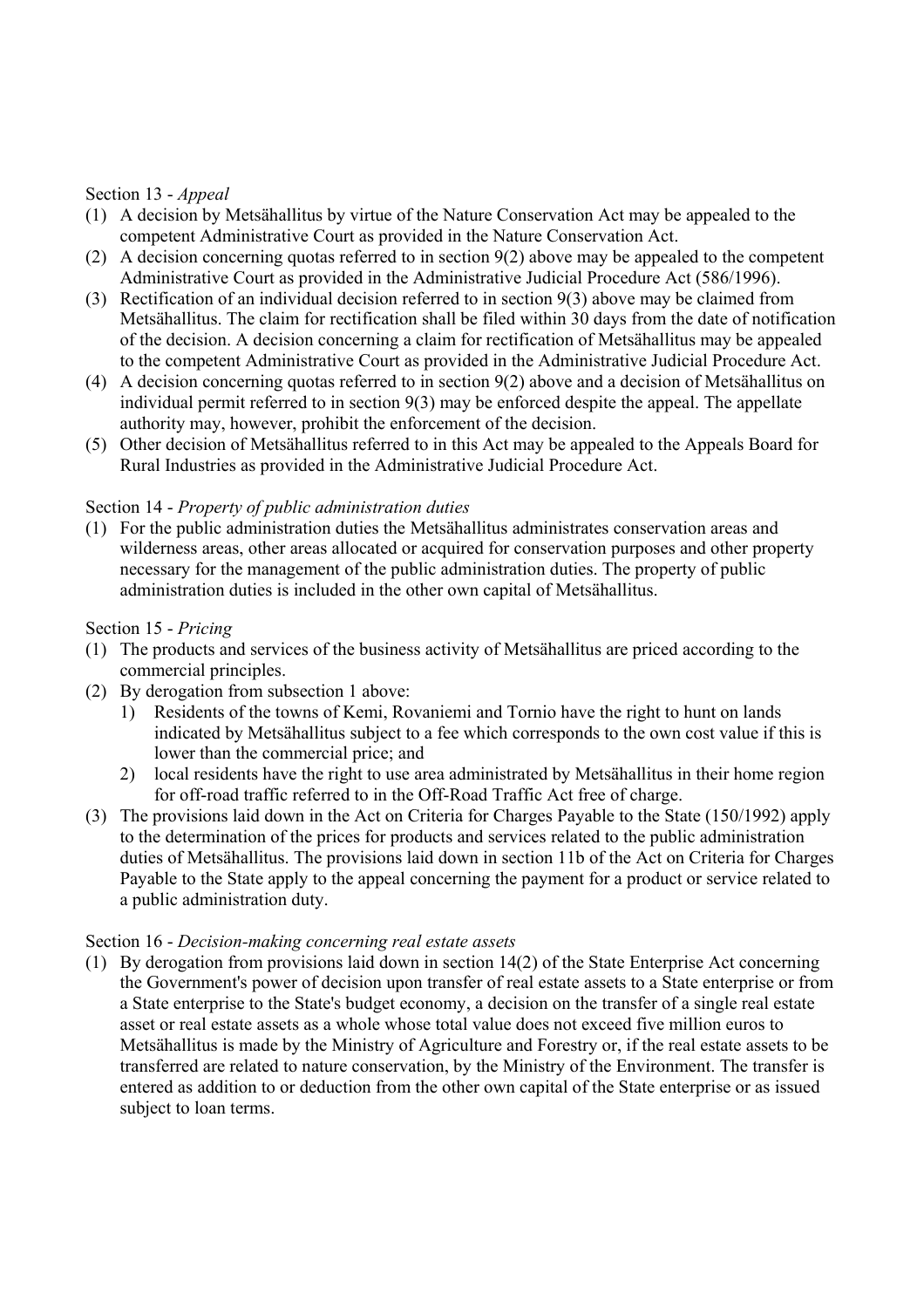- (2) The provisions laid down in the Act on the Right to Transfer State Real Estate Assets (973/2002) apply to the transfer of real estate assets between Metsähallitus and another State enterprise.
- (3) By derogation from provisions laid down in section 10(2)(10), the Board of Directors of Metsähallitus decides on the organisation of the power of decision concerning the acquisition of real estate assets and, as provided in the Act on the Right to Transfer State Real Estate Assets, conveying and leasing of real estate assets in Metsähallitus.
- (4) Fixed assets governed by Metsähallitus whose right of use belongs to the Finnish Defence Forces may not be conveyed by a decision of the Ministry of Agriculture and Forestry or Metsähallitus without the consent of the Ministry of Defence, unless the Government decides otherwise in an individual case.

## Section 17 - *Securities*

- (1) Metsähallitus has the right to use a security to be issued to a third party in its business activity, provided that the need to issue the security is founded on the law and commonly accepted principles to be followed in a competition situation. The Finnish Parliament decides the maximum amounts of the securities when working on the State budget.
- (2) If necessary, further provisions on the use and type of the securities are issued by Government Decree.
- (3) By derogation from the provisions on the responsibility of the State laid down in section 6 of the State Enterprise Act, only Metsähallitus shall be responsible for the obligations relating securities referred to in subsection 1.

## Section 18 - *Personnel*

- (1) The employment relationship of personnel employed at Metsähallitus is based on a contract. However, the employment relationship of persons managing tasks which involve public authority is a service relationship, unless otherwise provided by act or Government decree.
- (2) The provisions on State service relationship and conditions of the collective bargaining agreement concerning offices of Metsähallitus apply to the civil servants, offices and service relationships of Metsähallitus.

## Section 19 - *Appointment of the Managing Director*

(1) By derogation from the provisions laid down in section  $10(2)(3)$  of the State Enterprise Act on the authority of the Board of Directors to appoint and dismiss the Managing Director, the Managing Director of Metsähallitus is appointed and dismissed by the Government on the presentation of the Ministry of Agriculture and Forestry. A statement from the Ministry of the Environment shall be requested before considering the matter.

## Section 20 - *Advisory Committees*

- (1) Provincial or regional Advisory Committees assist Metsähallitus in decision-making concerning State areas governed by Metsähallitus to take the position of the local residents into account and promote the harmonisation of activities.
- (2) Further provisions on the tasks, composition and appointment of the Advisory Committees are issued by Government Decree.

Section 21 - *Further provisions*